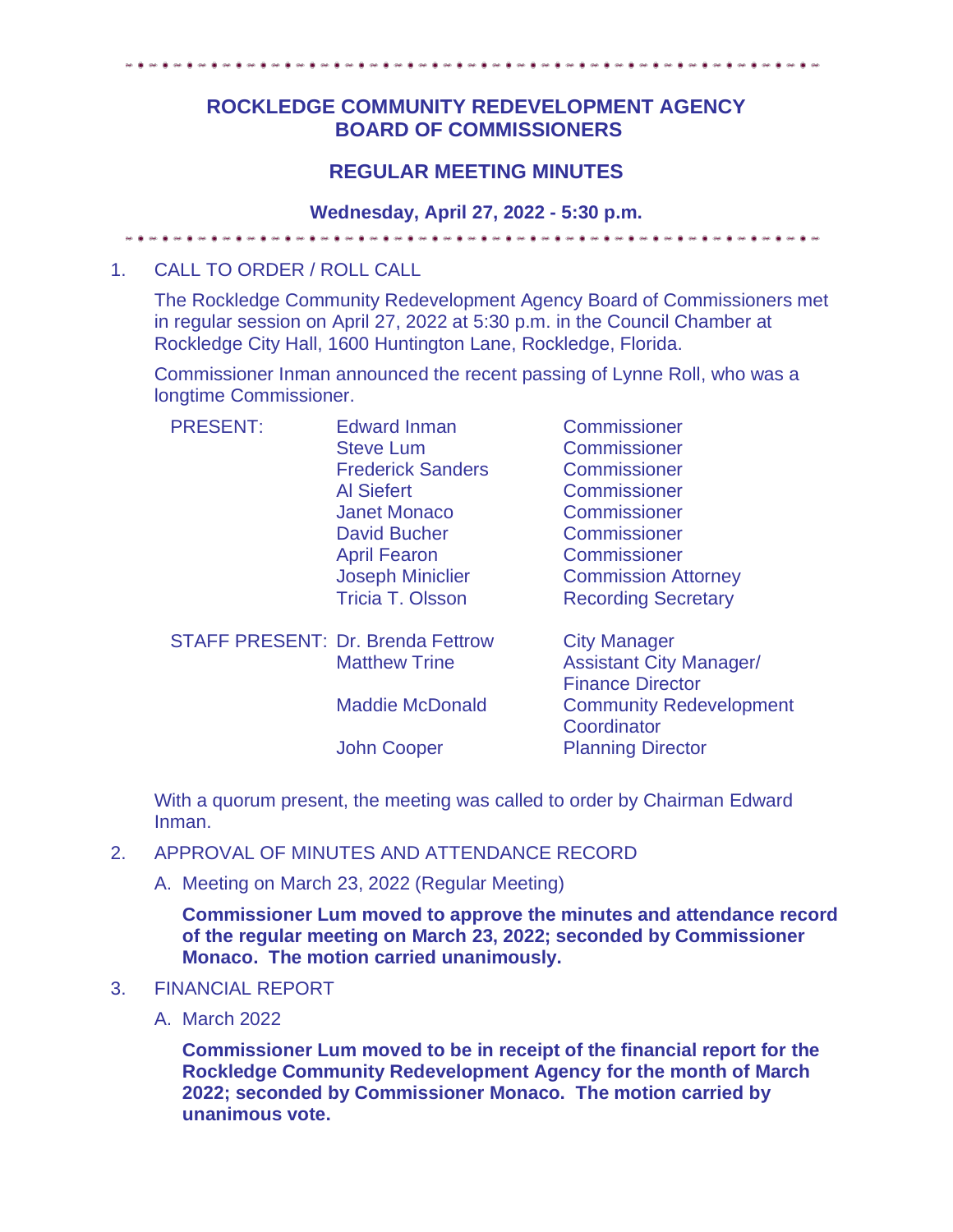## 4. PRESENTATION

A. 2021 Community Redevelopment Agency Façade Grant of the Year Award

Redevelopment Coordinator McDonald presented the Community Redevelopment Agency Façade Grant of the Year Award to Pullman West. Bill and Terri Pentz were present to accept the award.

## 5. REPORTS FROM STAFF/COMMITTEES

A. Progress Reports

Redevelopment Coordinator McDonald provided an update on the following:

- 1. Recent Events
	- o Trash Bash, held on April 9, 2022 at the Rockledge Civic Hub
- 2. Upcoming Events
	- o 21st Annual Charity Golf Tournament, Saturday, May 14, 2022 at 7:00 a.m. at the Turtle Creek Golf Course
	- $\circ$  4<sup>th</sup> of July Picnic, Monday, July 4, 2022 from 10:00 a.m.  $-$  2:00 p.m. at McLarty Park
	- $\circ$  Food Truck Friday, 4<sup>th</sup> Friday of each month from 4:30 p.m. 7:30 p.m. at the Rockledge City Hall/Civic Hub parking lot (no event held in May)
- 3. Facade Improvement Grant Updates
	- o A total of \$59,144.94 in facade grant projects are in progress for fiscal year 2021 – 2022, and projects have been completed in the amount of \$32,700.00 for fiscal year 2021 – 2022.
- 4. Project Updates
	- o Barton Boulevard Road Diet

Redevelopment Coordinator McDonald reported that one more traffic study proposal needs to be completed.

o McKnight Family Sports Complex Multipurpose Building

No update.

o Don Griffin Trail

Redevelopment Coordinator McDonald reported that an agreement was signed with CK Construction and Development, LLC, and a start date will be scheduled.

o Barnes Boulevard Streetscape/Landscape

No update.

- 6. UNFINISHED BUSINESS
	- o None
- 7. CONSENT BUSINESS
	- o None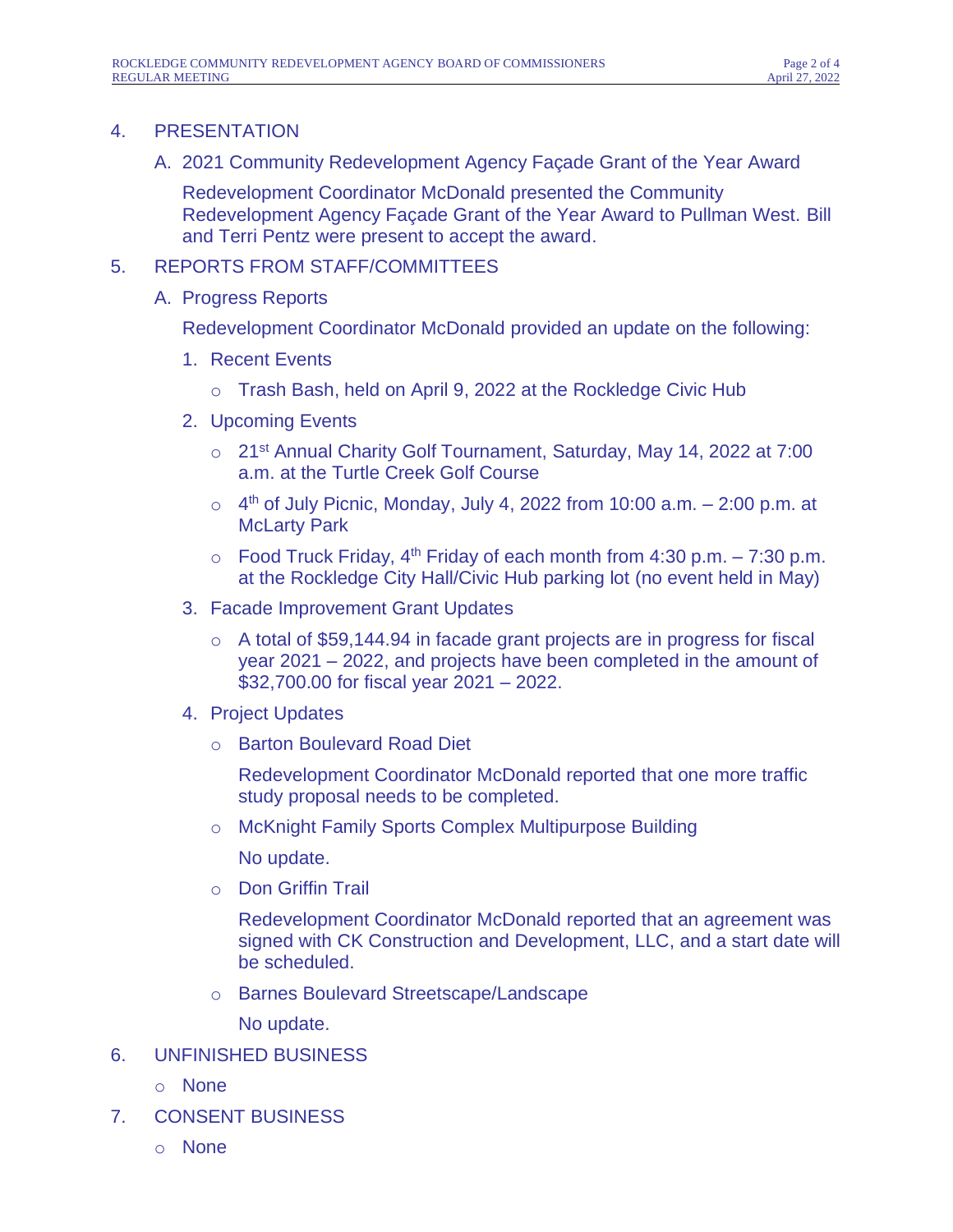#### 8. NEW BUSINESS

#### A. Approval: Façade Improvement Grant – Pizza Vola Express Florida, LLC – 910 Barton Boulevard #1

Redevelopment Coordinator McDonald presented the façade improvement grant application for Pizza Vola Express Florida, LLC, 910 Barton Boulevard #1. The applicant plans to install new signage for the wall, drive-thru, and wayfinding/directional signs. Two requisite cost estimates were obtained for the project, and the lower quote of \$9,782.35 was chosen. The applicant requested a Façade Improvement Grant in the amount of \$4,891.18.

Danniel Acosta, 244 Barton Boulevard #119, owner and operator of Pizza Vola Express Florida, LLC, gave an overview of the project and shared plans to open other locations in Florida.

### **Commissioner Lum moved to approve the façade improvement grant for Pizza Vola Express Florida, LLC in the amount of \$4,891.18; seconded by Commissioner Monaco. The motion carried unanimously.**

B. Approval: Completed Audit of Rockledge Community Redevelopment Agency for FY2021

Carr, Riggs & Ingram, CPAs and Advisors completed the fiscal year 2021 audit. Christine Noll-Rhan, accountant for Carr, Riggs & Ingram, CPAs and Advisors, gave an overview of the budget and the independent external audit that was completed for the City of Rockledge.

**Commissioner Fearon moved to be in receipt of the audit and to forward the recommendation to City Council; seconded by Commissioner Monaco. The motion carried by unanimous vote.** 

#### 9. REPORTS FROM COMMISSIONERS

- o Commissioner Monaco announced that Pet Pros will be hosting a Pets in the Park event on May 1, 2022 from 10:00 a.m. – 2:00 p.m. in Cocoa Village.
- $\circ$  In response to a question posed by Commissioner Sanders regarding the landscaping and irrigation plan at a storage unit business on Huntington Lane, staff advised that research would be conducted and further information would be provided.
- o Planning Director Cooper provided an update on several new businesses and developments in Rockledge.
- o City Manager Fettrow announced that news regarding the Old Searstown Plaza will be shared at the next City Council meeting on Wednesday, May 4th.